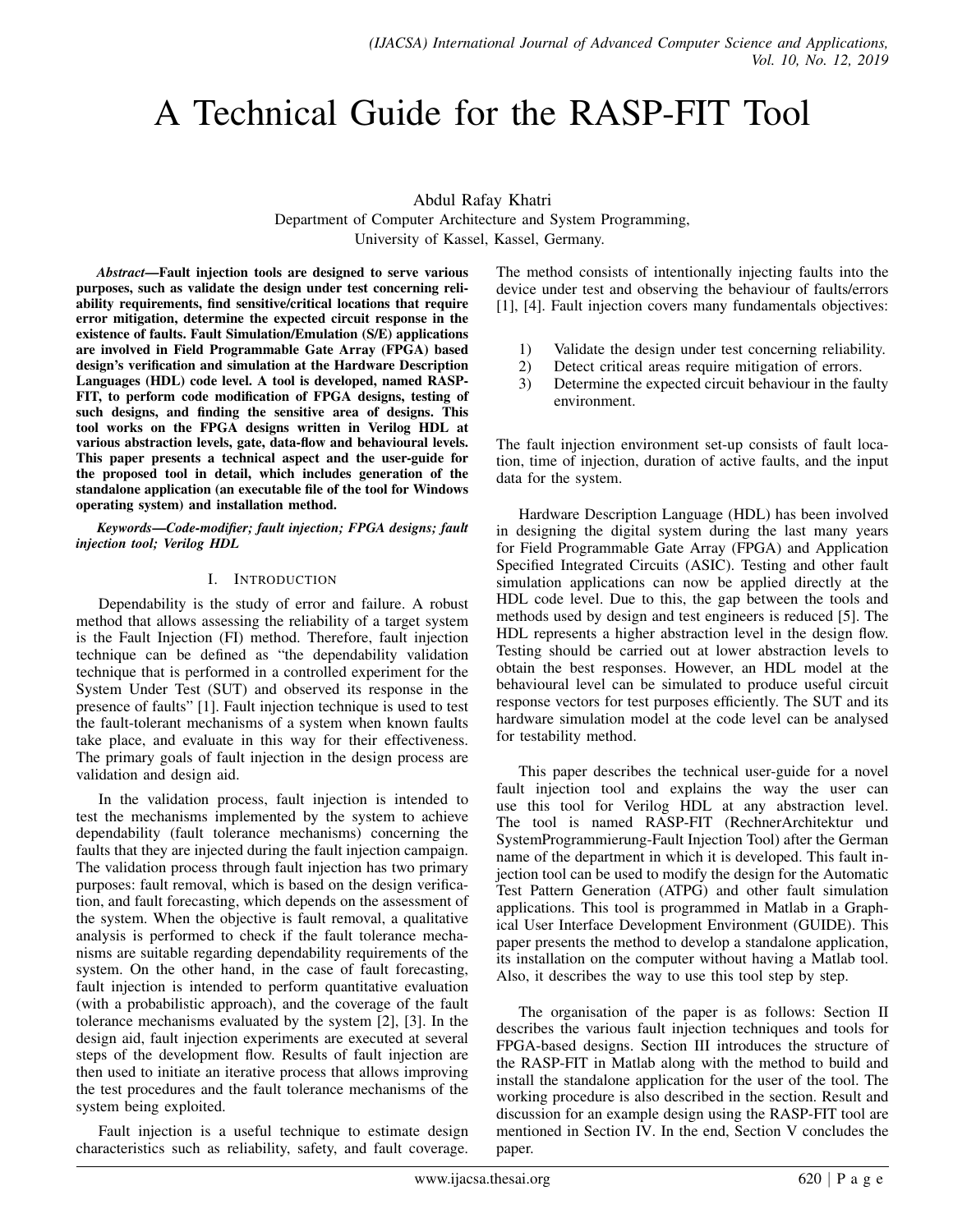### II. RELATED WORK

Fault injection and fault simulation are typical methods to investigate the impact of a fault on a hardware/software system. Usually, fault injection is performed on abstract models of the system either to retrieve early results when no implementation is available, yet, or to speed up the run-time fast fault simulation of the specified models. Fault injection is mainly used to evaluate fault-tolerant mechanisms [5]. In the last few decades, fault injection has become a popular technique for experimentally determining dependability parameters of a system, such as a fault latency, fault propagation and fault coverage. Types of FI tools for FPGA in the literature are described in the sequel.

### *A. FI Techniques/Tools based on Simulation*

Tools based on simulation involve the simulation model of the design under analysis. The errors or failures for the SUT are distributed with proposed mechanisms [6]. These techniques and tools are divided into two, i.e. Code-Modification (CM) and Simulator Command (SC):

- 1) Code-Modification technique:- This technique requires the modification of HDL code by adding some fault models such as stuck-at, bit-flip, mutant and saboteur.
- 2) Simulator Command technique:- In this type of tools and techniques, the particular simulator command is used to change the values of the signal or variable of HDL models available with the simulator (e.g. Modelsim, Xilinx ISIM).

The advantages are summarized below for the Simulation-Based Fault Injection (SBFI) tools [2], [1]:

- As simulation model is used instead of the actual hardware model hence there is no risk of damage.
- Being cost effective.
- Provides higher controllability and observability during FI experiments.
- Different fault models can be modelled with ease.
- Supporting any type of HDL code.

Most the SBFI tools in the literature, are available for the VHDL language, such as VERIFY [7], (MEFISTO-C, HEART-LESS, VFIT (VHDL-based Fault Injection Tool), FTI (Fault Tolerance Injection)) [8], [2], Full System simulator-based Fault Injection (FSFI) [9], etc. These tools are based on simulator command and code-modification techniques. Fault modelling is achieved by a saboteur, and mutant injection. Verilog Programming Language Interface (PLI) application is used in the test generation method during fault simulation applications [5]. The top-level design module can also be modified in some cases to achieve test generation and fault simulation applications with the help of simulator command technique, as presented in [10].

### *B. FI Techniques/Tools based on Emulation*

The emulation-based fault injection tools are most often used with FPGA for speeding up the fault injection experiments to achieve a faster solution. Design from specifications to implementation takes several steps. Emulation-based FI tools are divided by following the stages of the design flow. The two main categories are given in the sequel shortly, i.e. instrumentation and reconfiguration.

- 1) Instrumentation technique:- This technique requires the modification of HDL code by adding some fault models such as stuck-at, bit-flip, mutant and saboteur in the system, netlist or other formats of the FPGAbased design.
- 2) Reconfiguration technique:- Reconfiguration or partial reconfiguration is the technique in which the configuration memory of the FPGA is modified or changed with some other logic to inject faults in the SUT.

The fault injection tools develop to work on the net-list obtained by the synthesis process are presented in [11], [12], [13]. Some tools work on the code level and modify the design by instrumentation technique are presented in [14], [15]. However, some hybrid techniques (simulation/emulation) can be achieved by combining two or more fault injection techniques as given in [16], [17], [18], [19]. HDL environment can generate a list of faults, and it is used for fault emulation/simulation of the SUT. The author compared the RASP-FIT tool with the work presented in [20] and found that the RASP-FIT tool uses three fault models (bit-flip and stuckat (1/0)) provides better performance in testing and hardness analysis.

#### III. STRUCTURE OF THE RASP-FIT TOOL

The RASP-FIT tool, with its Graphical User Interface (GUI) is developed in Matlab. The tool consists of three major functions, namely [21], [22]:

- 1) Fault Injection Analysis
- 2) Hardness Analysis
- 3) Static Compaction

All these functions are developed in Matlab under the function RASP\_FIT(). It is a tabbed-based GUI as shown in Fig. 4, 5 and 6. Each tab performed certain specific functions and described in this work. To ease of use, a standalone Matlab GUI is developed for the proposed tool using the deploytool command [23]. This command generates the executable file for the RASP-FIT tool which can be installed on any computer containing Windows operating systems. The procedure for building a standalone application is given in the sequel.

### *A. Building a Standalone Tool*

The standalone application helps the user of the tool to operate with ease. As described earlier, this tool is programmed in Matlab using the programmatic environment. To run the Matlab code, it is necessary to have a Matlab compiler installed on the computer. The standalone application can be run on any computer without Matlab. To run the RASP-FIT tool, a standalone app is generated. The procedure for creating a standalone application for the RASP-FIT device is described in the sequel.

1) Run the following command on the Matlab prompt.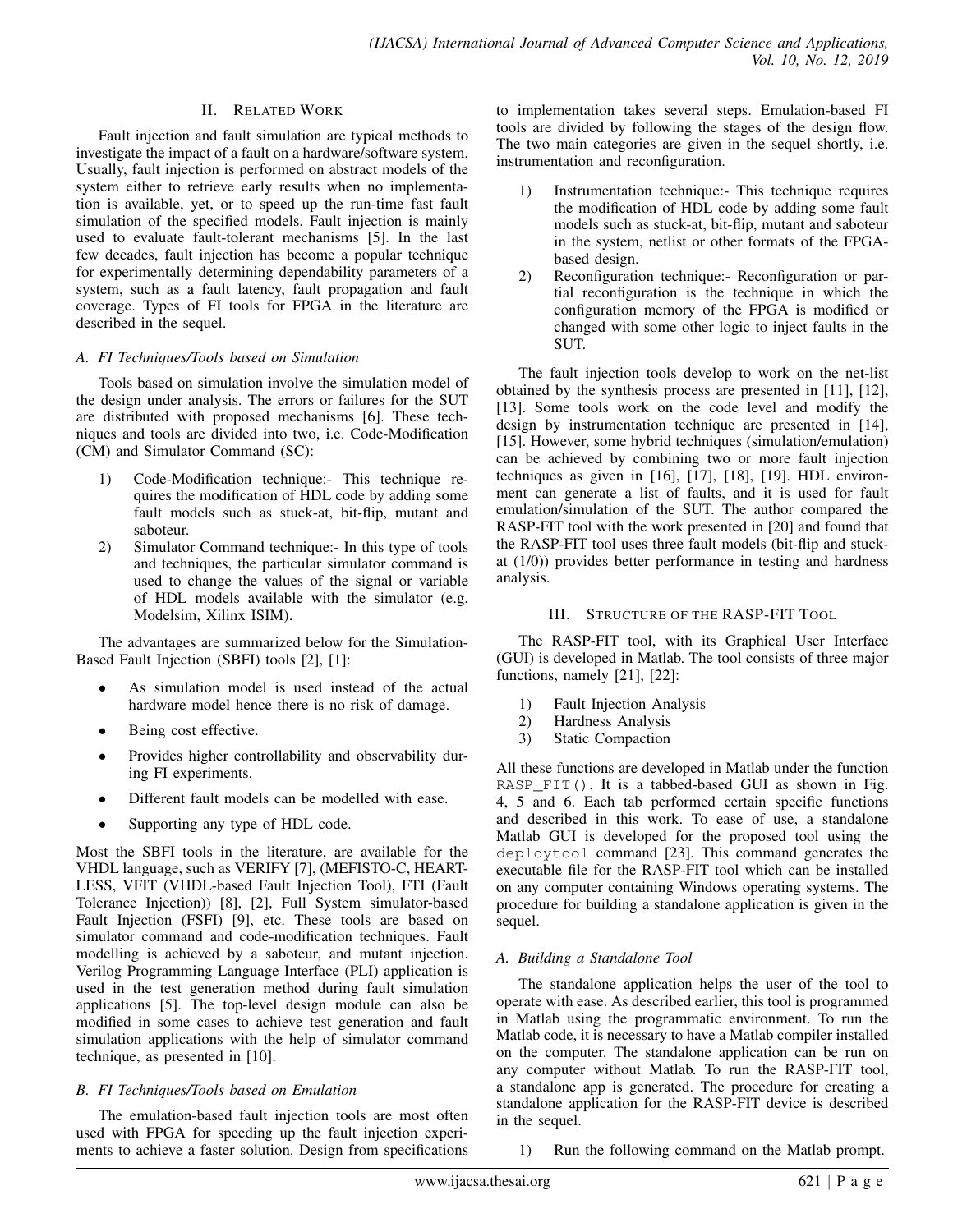

Fig. 1. Matlab compiler

| MATLAB Compiler - RASP_FIT.prj                                                  |                                            |                                   |            |                                                                                                                                            |                                          |                               | $= 0$ |
|---------------------------------------------------------------------------------|--------------------------------------------|-----------------------------------|------------|--------------------------------------------------------------------------------------------------------------------------------------------|------------------------------------------|-------------------------------|-------|
| <b>COMPLER</b><br>÷<br>н<br>Save<br>Open<br><b>New</b><br>Project<br>۰<br>FILE: | Standalone Application<br><b>TYPE</b>      | Add main file<br><b>MAIN FILE</b> | ÷          | C Runtime downloaded from web MyAppInstaller_web 5 MB<br>O Runtime included in package MyAppInstaller_mcr 1 GB<br><b>PACKAGING OPTIONS</b> | ⊛<br><b>Settings</b><br>SETTINGS PACKAGE | 马口<br>$\mathbb{Z}$<br>Package | $= 0$ |
|                                                                                 | Application information                    |                                   |            |                                                                                                                                            |                                          |                               |       |
|                                                                                 | <b>RASP_FIT</b>                            |                                   |            | 1.0                                                                                                                                        |                                          |                               |       |
|                                                                                 | <b>Author Name</b>                         |                                   |            |                                                                                                                                            |                                          |                               |       |
|                                                                                 | Email                                      |                                   |            |                                                                                                                                            | Select custom splash screen              |                               |       |
|                                                                                 | Company                                    |                                   |            |                                                                                                                                            |                                          |                               |       |
|                                                                                 | Summary                                    |                                   |            | Set as default contact                                                                                                                     |                                          |                               |       |
|                                                                                 | Description                                |                                   |            |                                                                                                                                            |                                          |                               |       |
|                                                                                 |                                            |                                   |            |                                                                                                                                            |                                          |                               |       |
|                                                                                 | Additional installer options               |                                   |            |                                                                                                                                            |                                          |                               |       |
|                                                                                 | Files required for your application to run |                                   |            |                                                                                                                                            |                                          | ÷                             |       |
|                                                                                 | Files installed for your end user          |                                   |            |                                                                                                                                            |                                          |                               |       |
|                                                                                 | · RASP_FIT.exe                             | $e$ readme.bd                     | splash.png |                                                                                                                                            |                                          |                               |       |

Fig. 2. Matlab compiler window for creating project

>> deploytool

and press ENTER.

- 2) A window appears as shown in Fig. 1, select the first option "Application Compiler".
- 3) After selecting the above option, another window appears, as shown in Fig. 2. Add the main code file and fill the required pieces of information. Select the option "RASP-FIT Installer web" and click on the "Package" option to start the process. After the process, the project is saved under the extension '\*.prj' and generates the executable file for the project.
- 4) When this process stops, the executable file is available in the folder named "for\_redistribution".

### *B. Installation Procedure*

The stepwise procedure is explained to install the standalone application [24].

- 1) Open the RASP-FIT Installer executable file located in the *for redistribution* folder generated by the Matlab compiler.
- 2) Run the installer file (\*.exe) by double click on it. The first window of the Fig. 3 is appeared.
- 3) Click on the Next option and it leads to the *Installation Options* page.
- 4) Set the folder location, check the box to generate short-cut to the desktop and click *Next*. See the second window of the Fig. 3.
- 5) Agree to the license agreement and click yes to it.
- 6) Click *Next* moves to the confirmation page and press the install button. It checks whether the Matlab runtime is installed in your computer or not. If needed, it also downloads and installs the Matlab runtime. See the third window of the Fig. 3.
- 7) When the installation is completed, the fourth window of Fig. 3 appears. Click finish and complete the installation.
- 8) Run the standalone application.

## *C. Working Procedure*

After the successful installation, the user has to double click the RASP-FIT icon available on the desktop. At first, the RASP-FIT tool asks for the user-defined primitive file which is available with the tool by the provider. The user has to locate the file only, and graphical user interface for the tool is opened for use. As described earlier, the RASP-FIT tool performs three functions. The sequel portrays the details of each tab of the device and its related options.

*1) Fault Injection Analysis:* The second tab of the RASP-FIT tool is the fault injection analysis, as shown in Fig. 4. The user must provide three input for modifying the design for the fault injection analysis.

- 1) Synthesizable Verilog design file.
- 2) Select fault model for analysis from a drop-down menu.
- 3) Enter number of copies the user wants to generate with evenly distributed faults in them.

By clicking on the generate button, faulty modules and top module are produced and stored in a folder where the source file is located. The faulty modules are named (moduleName\_faultycopy1.v, moduleName\_faultycopy2.v and so on). The top file consists of fault injection testing logic. This logic contains the comparator logic, dynamic compaction scheme and memory declaration for storing the results of the comparisons, and it is stored under the name (moduleName\_top.v) in the same folder. These modified designs help design and test engineers to perform fault simulation, digital testing and dependability analysis without much effort. Verilog HDL code modification techniques for each abstraction level are presented in [21], [25], [26]. Along with the faulty copies, the RASP-FIT also provides the number of copies generated, the number of faults per copies which is used to calculate the number of select port pins, the number of total defects injected in the design. In the end, it calculates the select port pins for faults per copy. Eq. 1 describes the method to calculate select port pins [27].

$$
FS = \lceil \log_2(F_{copy}) \rceil \tag{1}
$$

where  $F_{conv}$  denotes the number of faults injected per copy of the SUT and Fault Select  $(FS)$  is the number of select port pins.

*2) Hardness Analysis:* Hardness analysis is carried out for the SUT to find the characteristic of those faults which can be detected very often or rarely. The third tab of the RASP-FIT tool is for hardness analysis. It consists of three panels, namely, file merger section, an input data file section of hardness analysis and an input parameters required for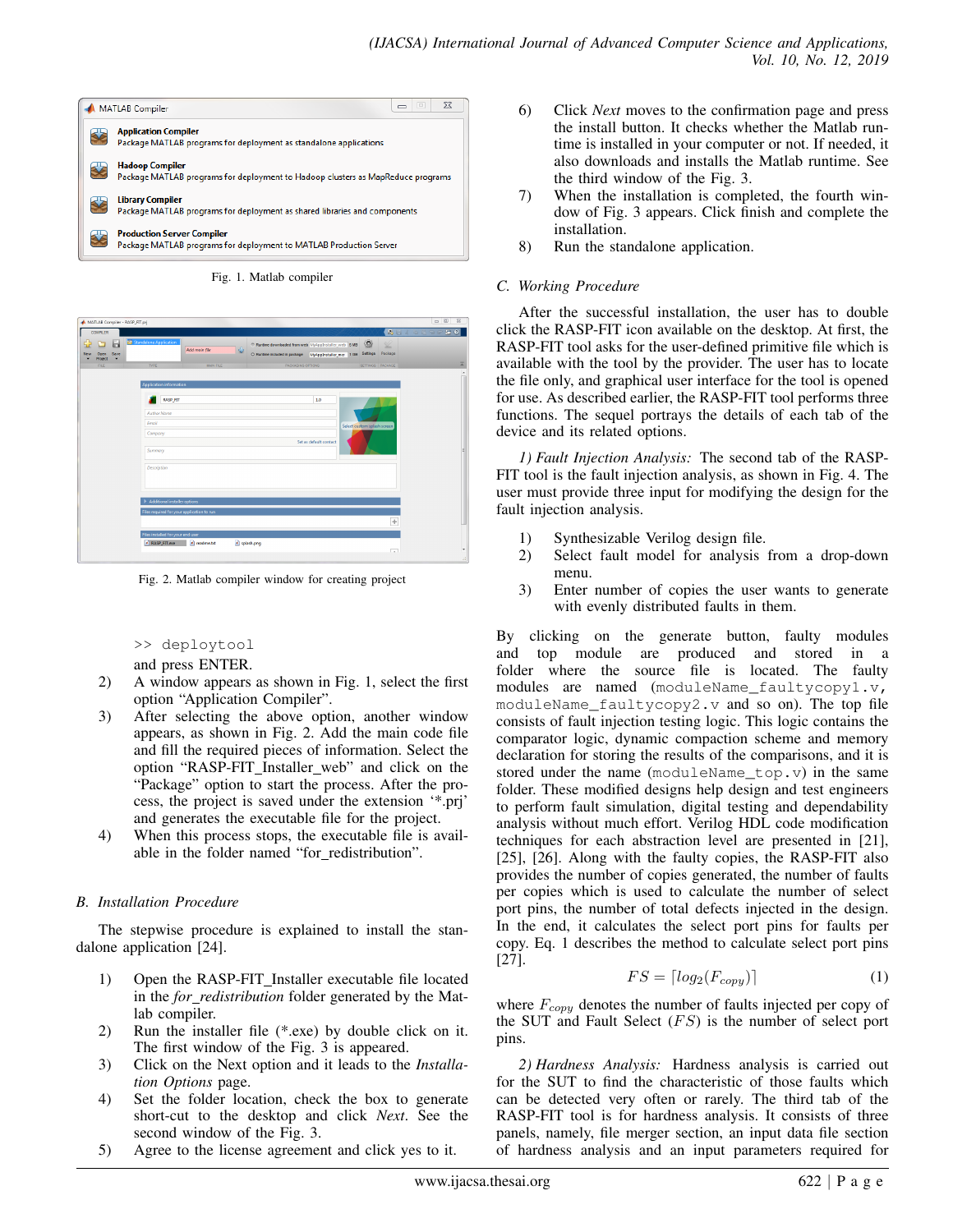# *(IJACSA) International Journal of Advanced Computer Science and Applications, Vol. 10, No. 12, 2019*



| <b>Installation Options</b>            | $\mathbf{x}$<br>$\vert$ o $\vert$ 0 $\vert$ |
|----------------------------------------|---------------------------------------------|
| Choose installation folder:            |                                             |
| C:\Program Files\UoK\RASP_FIT          | Browse                                      |
|                                        | <b>Restore Default Folder</b>               |
| -----<br>Add a shortcut to the desktop |                                             |
|                                        |                                             |
|                                        |                                             |
|                                        |                                             |
|                                        |                                             |
|                                        |                                             |
|                                        |                                             |
| $8$ Back<br>Next >                     | Cancel                                      |
|                                        |                                             |

Step 1: First window Step 2: Second window (installation folder)

| Confirmation                                                                                                                                                                          | Installation Complete                |
|---------------------------------------------------------------------------------------------------------------------------------------------------------------------------------------|--------------------------------------|
| RASP_FIT will be installed in:<br>C:\Program Files\UoK\RASP_FIT<br>RASP_FIT requires MATLAB Runtime R2017b.<br>MATLAB Runtime R2017b is already installed in:<br>C:\Program Files\v93 | Installation completed successfully. |
| Install ><br>Cancel<br>< Back                                                                                                                                                         | Finish                               |

Fig. 3. Installation procedure step by step

Step 3: Third window (confirmation window) Step 4: Fourth window



| <b>Welcome to RASP-FIT</b>                                                               | <b>Fault Injection Analysis</b> | <b>Hardness Analysis</b>                | <b>Static Compaction</b> |
|------------------------------------------------------------------------------------------|---------------------------------|-----------------------------------------|--------------------------|
| <b>Fault Injection in SUT</b>                                                            |                                 | <b>Result Analyzer</b>                  |                          |
| Select a System Under Test (SUT):<br>Path: G:\Khatri\31.10.2017\RASP_FIT_GUI_Only\Test.v | <b>Browse</b>                   | <b>Number of Copies Generated:</b>      | $nsec = 3$               |
|                                                                                          |                                 | <b>Number of Faults in Each Copy:</b>   | Fault_Copy = 6,6,4       |
| Fault Model & Copies of SUT                                                              |                                 | <b>Total Number of Faults Injected:</b> | $FT = 16$                |
| <b>Select Fault Model for Analysis:</b>                                                  | <b>Bit-flip</b>                 |                                         |                          |
|                                                                                          |                                 | Number of Additional Port Pins:         | $FS = 3$                 |
| <b>Enter Number of Copies:</b>                                                           | 3                               |                                         |                          |
|                                                                                          |                                 |                                         | Generate                 |

Fig. 4. Fault injection analysis tab.

hardness analysis calculations. File merger is a program which takes many data files and merges them to produce one file. It is used if needed. When data files for hardness analysis are imported, and some parameter's information should be provided as inputs to perform hardness analysis. Fig. 5 shows

| <b>Welcome to RASP-FIT</b>                         | <b>Fault Injection Analysis</b> | <b>Hardness Analysis</b>                      | <b>Static Compaction</b> |
|----------------------------------------------------|---------------------------------|-----------------------------------------------|--------------------------|
| <b>File Merger Section</b>                         |                                 | <b>Enter Parameters for Hardness Analysis</b> |                          |
| Path to Data file to be Merged:                    | <b>Browse</b>                   |                                               |                          |
| Path:                                              |                                 | Name of the SUT:                              |                          |
|                                                    |                                 | <b>Number of Copies of SUT:</b>               |                          |
|                                                    | <b>File Merger</b>              | Number of Inputs of SUT:                      |                          |
| <b>Hardness Analysis of SUT</b>                    |                                 | <b>Total Number of Faults in SUT:</b>         |                          |
|                                                    |                                 | <b>Threshold for Hardness Distribution:</b>   |                          |
| <b>Select Data Files for Sensitivity Analysis:</b> | <b>Browse</b>                   |                                               | E.g. [50,40,30,20]       |
| Path:                                              |                                 |                                               |                          |
|                                                    |                                 |                                               |                          |
|                                                    |                                 |                                               | <b>Run Analysis</b>      |



the tab for hardness analysis. These inputs are:

- Name of the SUT: All hardness analysis results are saved under this name.
- Number of copies of SUT: This represents the number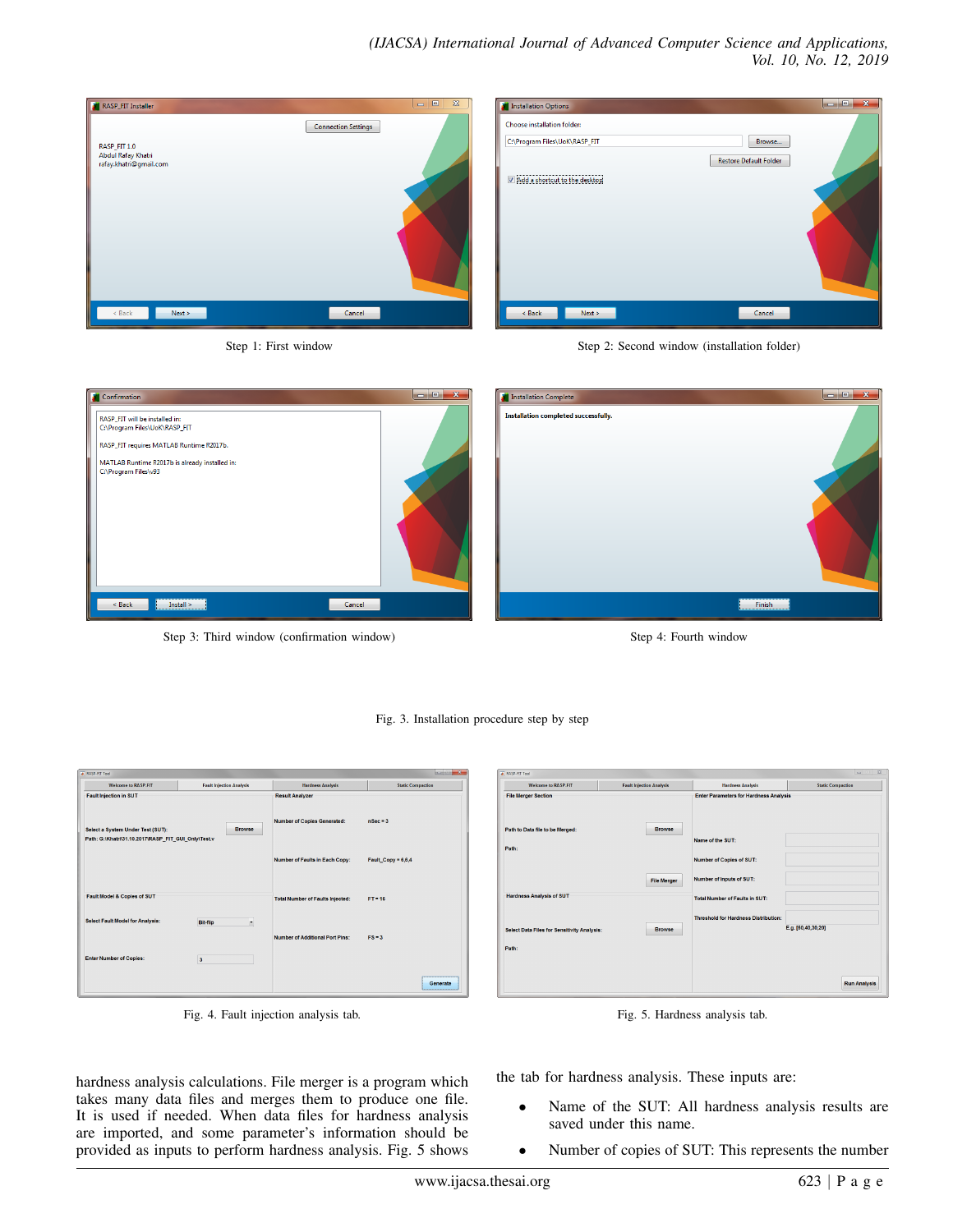of copies of SUT considered for the project.

- Number of inputs of SUT: Data is stored during experimentation as inputs and outputs. So for the removing of stored input patterns from the data, the user needs to provide this information.
- Total Number of Faults in SUT: This is a crucial parameter to calculate hardness analysis. This information provides the number of fault injection in the SUT during experiments.
- Threshold for Hardness Distribution: To divide the sensitive locations into hard to detect and most often detected, the user assign threshold values.

*3) Static Compaction:* Static compaction technique reduces the number of test vectors further after their generation. As static compaction techniques are not part of Test Pattern Generation (TPG), hence they do not change the TPG process. Therefore, It can be developed in any programming language or tool. The proposed static compaction algorithm is programmed in the Matlab, which needs few input parameters and data files from experiments. It calculates the fault coverage, compaction and reduces the number of test vectors. Fig. 6 shows the tab for static compaction. All the input parameters required to calculate compact test vectors and fault coverage are the same as that of hardness analysis except the second parameter. This parameter requires the number of fault models used in the test approach. The RASP-FIT uses three fault models at this stage of development. Hence, these parameters get value 3. Also, the user needs to provide three files, one for each fault model. In the next work, other fault models are also developed and added to the RASP-FIT tool easily.

It is seen that this RASP-FIT tool is straightforward, easy to use, and it does not require much computer skills to operate it. It validates our claims about the simplicity, ease of use and user-friendly tool.



Fig. 6. Static compaction tab.

#### IV. RESULT AND DISCUSSION

After successful installation of the RASP-FIT tool on the host computer, the user can run it by double click the RASP-FIT icon. Firstly, the tool asks the user to locate the "user-defined-netlist.csv" file, which is provided with the executable file. This file contains the user-defined primitives

and functions. There are two columns in the file separated by the semicolon ';'. The first column consists of the name of primitives or task and the second column contains the fault insertion location. When RASP-FIT is run, the contents of the file are read and added to the predefined respective libraries accordingly. For example, the user defines *FD* as a user-defined primitive for a flip-flop with input/output ports in some design, as shown below. Now, the user wants to inject faults in the first three positions.

$$
FD \quad fd\_instance(clk, Din,rst, Q, Qn);
$$

So, the user needs to define in the "user-defined-netlist.csv" file as follows:

$$
FD; [1,2,3]
$$

The RASP-FIT tool reads the file and adds the *FD* keyword in the file where all primitives are defined, and their positions are concatenated in the library containing positions. When this line of code parsed under RASP-FIT for bit-flip fault model, the output is as follows,

$$
FD
$$
  $fd\_inst(f0 \quad ck, f1 \quad Din, f2 \quad rst, Q, Qn);$ 

In the above example, f0, f1, f2 represents the bit-flip faults in this line of the code.

The smaller design is considered to illustrate the example for the user-defined primitives or functions. This design is taken from the ISCAS'89 benchmark circuits named 's27.v'. In this design, the user has defined three D-flip-flops as 'dff' as a user-defined-primitive. This user-defined keyword (dff) must be added to the 'user defined primitives.csv' file with the desired locations for injection of faults as (dff; [2 3]). The user wants to generate three faulty copies of the design. Therefore, the user needs to provide this file as an input, select fault model (bit-flip in this case) and the number of copies (in this case 3) to the RASP-FIT tool. Fig. 7 shows the original Verilog design with the first faulty copy of the design. It is seen that 'dff' contains only two faults at the positions mentioned above.

After adding the user-defined-netlist file, the RASP-FIT tool can be used for the fault injection modification, fault injection testing, hardness analysis and compaction of test vectors. There are various benchmark designs written in Verilog HDL are considered for these functions. These benchmark designs are ISCAS'85, EPFL designs and some behavioural designs.

### V. CONCLUSION

In this paper, a technical perspective and guidance for the use of this novel tool (RASP-FIT) are presented. It includes the generation of standalone applications in Matlab, installing the RASP-FIT tool on any host computer and usage of the tool for different functions. The RASP-FIT tool can modify the Verilog HDL code for various abstraction levels for fault injection analysis. Also, the tool helps designers and test engineers to perform testing, compaction and hardness analysis. All these functions are used for these fault models (e.g. bit-flip & stuckat 1/0). The tool is fast, automatic, technology-independent and user-friendly.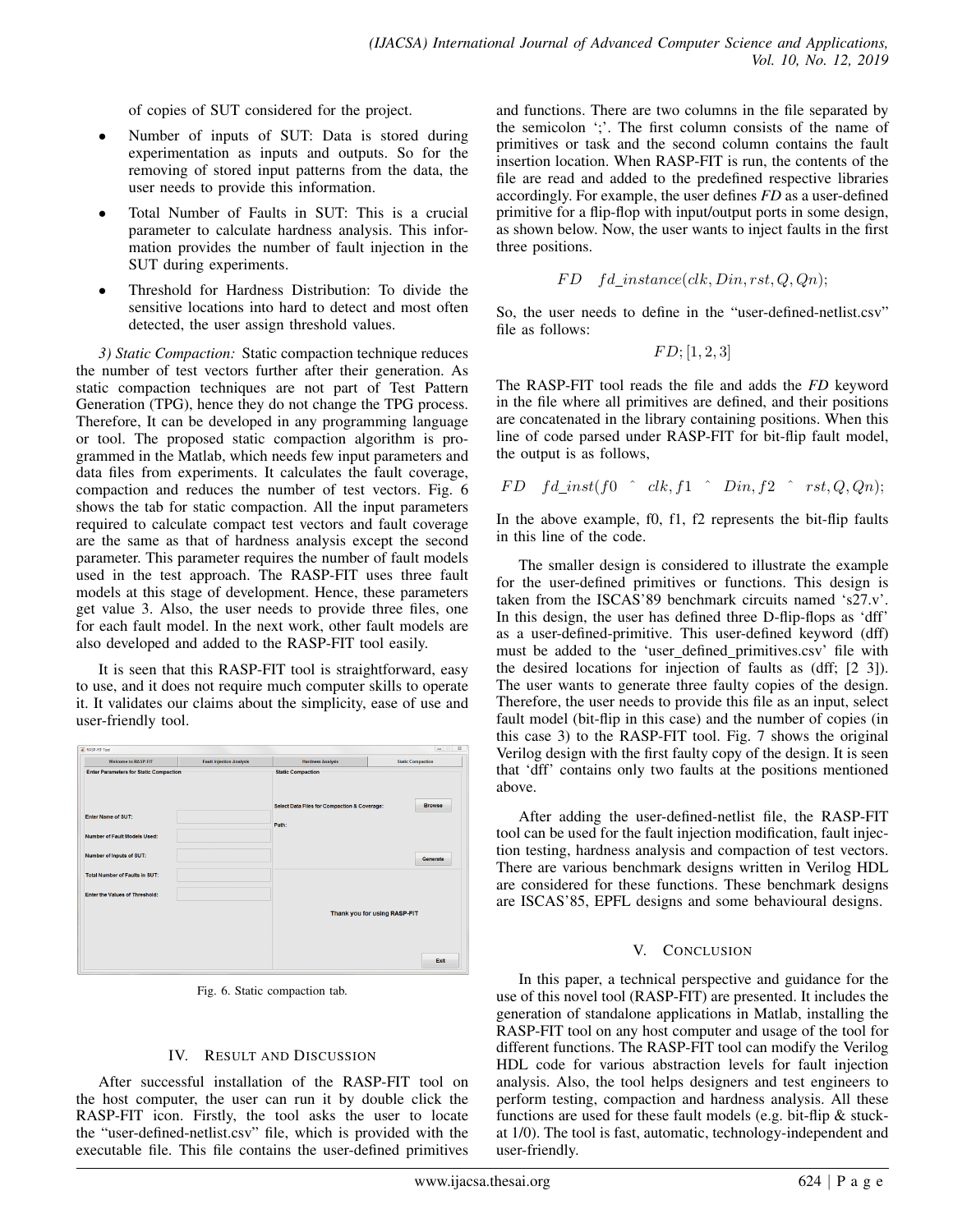*/ / s 2 7 / / O r i g i n a l d e s i g n* module s 27 (GND, VDD, CK, G0, G1, G17, G2, G3);  $input$  GND, VDD, CK, G0, G1, G2, G3; output G17; wire G5, G10, G6, G11, G7, G13, G14, G8, G15, G12, G16 , G9 ; d f f  $DFF_0$  (CK, G5, G10); d f f  $DFF_1$  (CK, G6, G11); d f f  $DFF_2$  (CK, G7, G13);  $not NOT_0 (G14, G0);$  $not NOT_1 (G17, G11);$ and AND2\_0 (G8, G14, G6); or  $OR2_0$  ( $GI5, G12, G8$ ); or OR2\_1 (G16, G3, G8); nand NAND2\_0 (G9, G16, G15); nor NOR2\_0 (G10, G14, G11); nor  $NOR2_1$  (G11, G5, G9); nor NOR2\_2 (G12, G1, G7); nor NOR2\_3 (G13, G2, G12); endmodule */ / s 2 7 / / F a u l t y Module 1* module  $s27_1$  (select, GND, VDD, CK, G0, G1,  $G17_f1, G2, G3$ ;  $input$  GND, VDD, CK, G0, G1, G2, G3; output  $G17_f1$ ; wire G5, G10, G6, G11, G7, G13, G14, G8, G15, G12, G16 , G9 ;  $input$  [2:0] select; wire  $f$  is =1; reg f0, f1, f2, f3, f4, f5, f6, f7; always @ (select) begin if (select  $== 3'd0$ ) begin  $f0 = f i s$ ;  $f1 = 0$ ;  $f2 = 0$ ;  $f3 = 0$ ;  $f4 = 0$ ;  $f5 = 0$ ;  $f6 = 0$ ;  $f7 = 0$ ; end else if  $(self = 3'd1)$  begin  $f0 = 0$ ; f 1 = f i s; f 2 = 0; f 3 = 0; f 4 = 0; f 5 = 0; f 6 = 0;  $f7 = 0;$  end . . . else begin  $f0 = 0$ ; f 1 = 0; f 2 = 0; f 3 = 0; f 4 = 0; f 5 = 0; f 6 = 0; f 7  $= 0;$ end end d f f DFF\_0  $(CK, f0 \cap G5, f1 \cap G10)$ ; d f f DFF  $\perp$  (CK, f  $2 \text{ }^{\circ}$  G6, f  $3 \text{ }^{\circ}$  G11); d f f DFF $-2$  (CK, f4  $\degree$  G7, f5  $\degree$  G13); not NOT\_0 (G14, f6 ^G0); not NOT<sub>1</sub> ( $G17_f1$ ,  $f7$   $^{\circ}G11$ ); and AND2\_0 (G8, G14, G6); or  $OR2_0$  ( $GI5, G12, G8$ ); or  $OR2_1$  ( $G16, G3, G8$ ); nand NAND2\_0 (G9, G16, G15); nor NOR2\_0 (G10, G14, G11); nor NOR2\_1 (G11, G5, G9); nor NOR2\_2 (G12, G1, G7); nor NOR2\_3 (G13, G2, G12); endmodule

Fig. 7. Code snippet (original design and modified design).

#### **REFERENCES**

- [1] M. Kooli and G. Di Natale, "A survey on simulation-based fault injection tools for complex systems," in *2014 9th IEEE International Conference on Design and Technology of Integrated Systems in Nanoscale Era (DTIS)*, (Santorini), pp. 1–6, IEEE, May 2014.
- [2] A. Benso and P. Prinetto, *Fault Injection Techniques And Tools For Embedded Systems Reliability Evaluation.* Kluwer Academic Publishers, 2003.
- [3] J. Barboza, *Dependability Evaluation of a Critical System by means of Fault Injection Mechanisms*. PhD thesis, 2017.
- [4] M. Desogus, L. Sterpone, and D. M. Codinachs, "Validation of a tool for estimating the effects of soft-errors on modern SRAM-based FPGAs," in *2014 IEEE 20th International On-Line Testing Symposium (IOLTS)*, pp. 111–115, IEEE, Jul 2014.
- [5] Z. Navabi, *Digital System Test and Testable Design Using HDL Models and Architectures*. Worcester, MA USA: Springer New York Dordrecht Heidelberg London, 2010.
- [6] D. Kammler, J. Guan, G. Ascheid, R. Leupers, and H. Meyr, "A Fast and Flexible Platform for Fault Injection and Evaluation in Verilog-Based Simulations," in *2009 Third IEEE International Conference on Secure Software Integration and Reliability Improvement*, pp. 309–314, IEEE, Jul 2009.
- [7] V. Sieh, O. Tschache, and F. Balbach, "VERIFY: evaluation of reliability using VHDL-models with embedded fault descriptions," in *Proceedings of IEEE 27th International Symposium on Fault Tolerant Computing*, pp. 32–36, IEEE Comput. Soc, 1997.
- [8] H. Ziade, R. Ayoubi, and R. Velazco, "A Survey on Fault Injection Techniques," *The International Arab Journal of Information Technology*, vol. 1, no. 2, pp. 171–186, 2004.
- [9] W. Chao, F. Zhongchuan, C. Hongsong, and C. Gang, "FSFI: A Full System Simulator-Based Fault Injection Tool," in *2011 First International Conference on Instrumentation, Measurement, Computer, Communication and Control*, pp. 326–329, IEEE, Oct 2011.
- [10] A. Rohani and H. G. Kerkhoff, "Rapid transient fault insertion in large digital systems," *Microprocessors and Microsystems*, vol. 37, pp. 147– 154, Mar 2013.
- [11] W. Mansour, R. Velazco, R. Ayoubi, H. Ziade, and W. El Falou, "A method and an automated tool to perform SET fault-injection on HDL-based designs," in *2013 25th International Conference on Microelectronics (ICM)*, (Beirut), pp. 1–4, IEEE, Dec 2013.
- [12] W. Mansour, M. A. Aguirre, H. Guzman-Miranda, J. Barrientos, and R. Velazco, "Two complementary approaches for studying the effects of SEUs on HDL-based designs," in *2014 IEEE 20th International On-Line Testing Symposium (IOLTS)*, pp. 220–221, IEEE, Jul 2014.
- [13] W. Mansour and R. Velazco, "An Automated SEU Fault-Injection Method and Tool for HDL-Based Designs," *IEEE Transactions on Nuclear Science*, vol. 60, pp. 2728–2733, Aug 2013.
- [14] M. Shokrolah-Shirazi and S. G. Miremadi, "FPGA-Based Fault Injection into Synthesizable Verilog HDL Models," in *2008 Second International Conference on Secure System Integration and Reliability Improvement*, (Yokohama), pp. 143–149, IEEE, Jul 2008.
- [15] W. Mansour and R. Velazco, "SEU Fault-Injection in VHDL-Based Processors: A Case Study," *Journal of Electronic Testing*, vol. 29, pp. 87–94, Feb 2013.
- [16] B. Rahbaran, A. Steininger, and T. Handl, "Built-in Fault Injection in Hardware - The FIDYCO Example," in *Second IEEE International Workshop on Electronic Design, Test and Applications*, (Perth, WA, Australia), pp. 327–327, IEEE, 2004.
- [17] M. Jeitler, M. Delvai, and S. Reichor, "FuSE a hardware accelerated HDL fault injection tool," in *2009 5th Southern Conference on Programmable Logic (SPL)*, (Sao Carlos), pp. 89–94, IEEE, Apr 2009.
- [18] A. Mohammadi, M. Ebrahimi, A. Ejlali, and S. G. Miremadi, "SCFIT: A FPGA-based fault injection technique for SEU fault model," in *2012 Design, Automation and Test in Europe Conference and Exhibition (DATE)*, (Dresden), pp. 586–589, IEEE, Mar 2012.
- [19] L. Naviner, J.-F. Naviner, G. dos Santos, E. Marques, and N. Paiva, "FIFA: A fault-injection–fault-analysis-based tool for reliability assess-